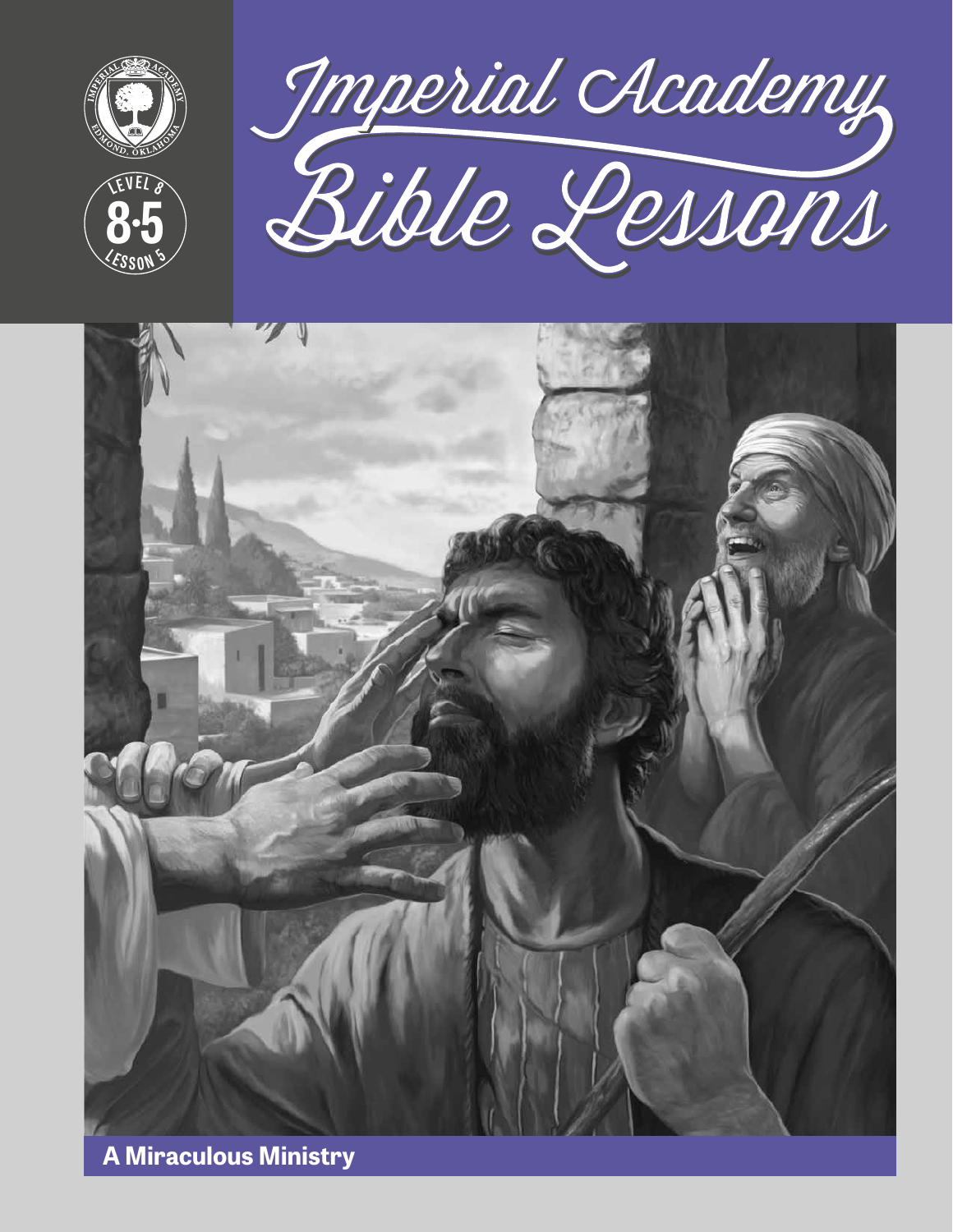# A Miraculous Ministry

od the Father and Jesus Christ had now set<br>apart 12 disciples. This laid the foundation<br>for the most important organization on Earth, apart 12 disciples. This laid the foundation for the most important organization on Earth, the Church of God. These men served Jesus Christ during His earthly ministry. Following Christ's death and resurrection, they would become the 12 apostles leading the first era of the Church.

To fulfill this all-important task, these 12 men needed training. The Bible records several times throughout Jesus's ministry that He took these men apart from the crowds to teach them specially. One of these occasions is known as the Sermon on the Mount.

#### BEAUTIFUL ATTITUDES

"And seeing the multitudes, he went up into a mountain: and when he was set, his disciples came unto him: And he opened his mouth, and taught them …" (Matthew 5:1-2). In one of His most important and longest recorded sermons, Jesus Christ instructed His disciples on God's law of love. He began by listing nine blessings that God promises to those who obey and live His way of life. These blessings are referred to as "the beatitudes."

List these nine blessings on the lines below (verses 3-11):



| 7. |  |
|----|--|
|    |  |
| 8. |  |
|    |  |
|    |  |
|    |  |

In each of these verses, the word "blessed" can be translated "happy." Happiness is the result of an attitude that is humble, that makes peace, that hungers and thirsts to be righteous like God. These are beautiful attitudes because they are God's attitude.

#### THE SALT OF THE EARTH

In Matthew 5:13, Jesus reminded His disciples of how rare they were. He compared them to the "salt of the earth." At that time, salt was extremely rare: It was even used as a form of money. By comparing them to salt, He was reminding His disciples how valuable they were. Salt also does not spoil. In fact, it preserves other foods! He was teaching His disciples how to endure and how to preserve others. Salt is also pure. It was used as a disinfectant (see 2 Kings 2:19-22). True followers of Christ must be pure, uncontaminated by the filth of the world.

As a youth in God's Church, set apart by your parents (1 Corinthians 7:14), you too "are the salt of the earth." To God, you are exceedingly valuable. Herbert W. Armstrong wrote that of all the people God can reach, youths in God's Church are the *most important.*

With God's help, you can remain pure, you can endure, you can be an example to others, and you can help preserve the world and the universe!

| "You are the |                  | of the     |  |
|--------------|------------------|------------|--|
|              | that is set on a | .cannot be |  |
| Letyour      | - SO             | .before    |  |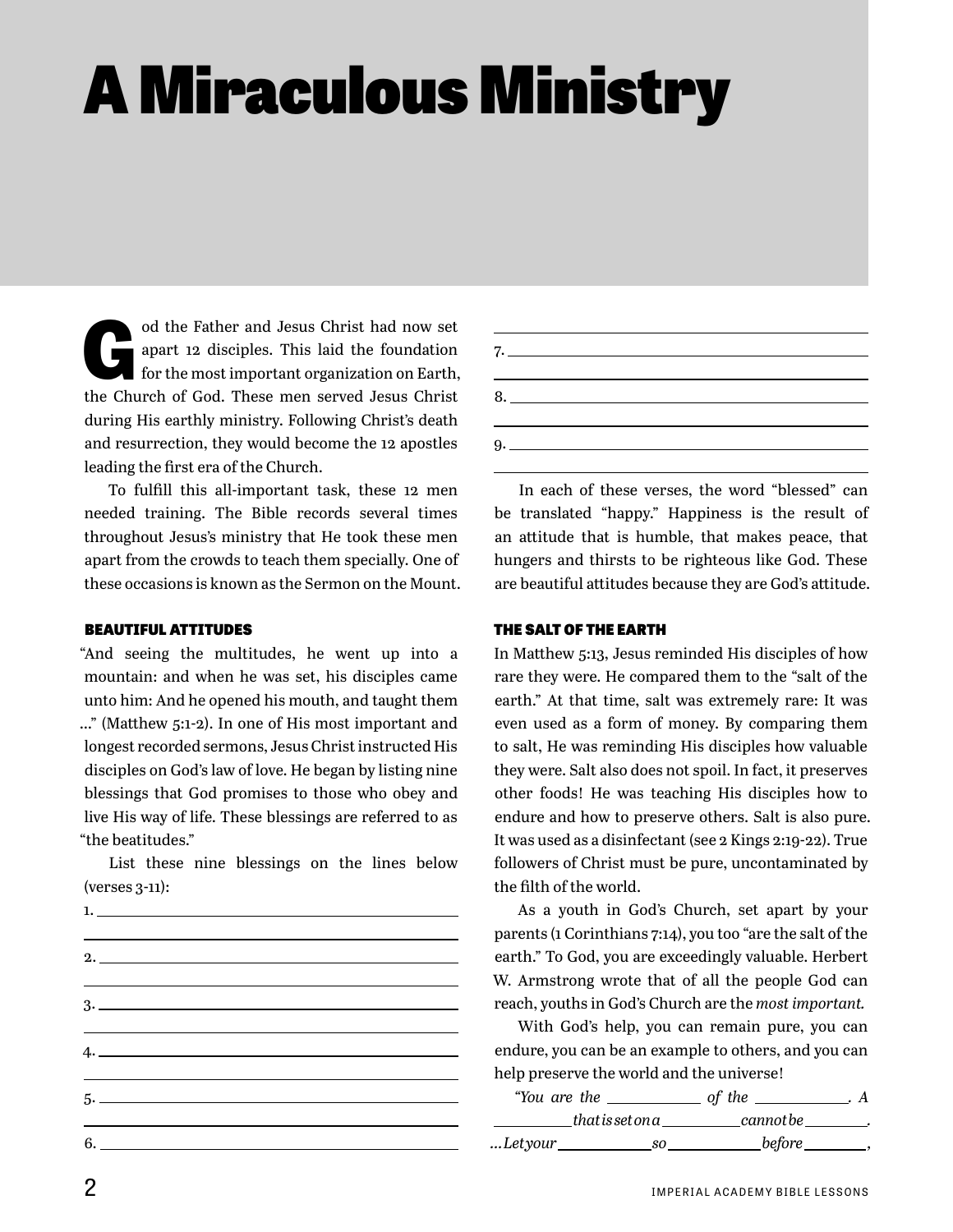*that they may see your \_\_\_\_\_\_\_\_\_\_\_\_\_\_\_\_\_\_\_\_\_\_\_\_\_, and your which is in* 

*"* (Matthew 5:14, 16).

Those who obey God's law and deliver His message are a light to the world. Throughout the centuries, the seven eras of God's Church have been like seven golden lampstands, shining brightly during mankind's darkest history (Revelation 1:11-13).

#### THE EVERLASTING LAW

Many in the world today teach that Jesus Christ came to Earth to do away with the law. They misuse various Bible passages to support this false teaching. But notice what Christ Himself told His disciples.

| the ________, or the _____________________: I am not come |  |  |
|-----------------------------------------------------------|--|--|
| to ______________, but to _______________. For verily     |  |  |
| $I$ say unto you, Till $\_\_\_\_\_$ and $\_\_\_\_\_\_\_$  |  |  |
| pass, one _________ or one _______________ shall in       |  |  |
| no wise ____________ from the ________, till all be       |  |  |
| $\frac{\phantom{1}}{2}$ (Matthew 5:17-18).                |  |  |

*Thayer's Greek-Chaldee Lexicon* defines the word "fulfill" as "to cause God's will (as made known in the law) to be obeyed as it should be …." Christ was telling His disciples that they must obey every aspect of God's law. Rather than doing away with the law,

Christ was magnifying it! (Isaiah 42:21). To be "great in the kingdom of heaven," He said, they must do and teach God's everlasting law (Matthew 5:19). That is the purpose for which He called them.

#### PROPER PRAYER

In this sermon, Jesus instructed His disciples how to cultivate good relationships with other people. He taught them how to respond when someone offended them (Matthew 5:38-40, 43-44). He taught what has become known as the "golden rule": *Do unto others as you would have done unto you* (Matthew 7:12; Luke 6:31). He taught them the ultimate goal of any Christian who would follow Him: "Be ye therefore perfect, even as your Father which is in heaven is perfect" (Matthew 5:48). To do that, they would need to develop their own relationship with God the Father, primarily through prayer.

|                | "But you, when you _________, enter into your      |  |   |
|----------------|----------------------------------------------------|--|---|
|                | _____________, and when you have ___________ your  |  |   |
|                | ___________, pray to your _______________ which is |  |   |
|                | in ____________; and your Father which sees in     |  |   |
|                |                                                    |  | " |
| (Matthew 6:6). |                                                    |  |   |

Leading religious Jews like the Pharisees prayed in public. Everyone could see their "good works," yet



God's law is summed up in the Ten Commandments.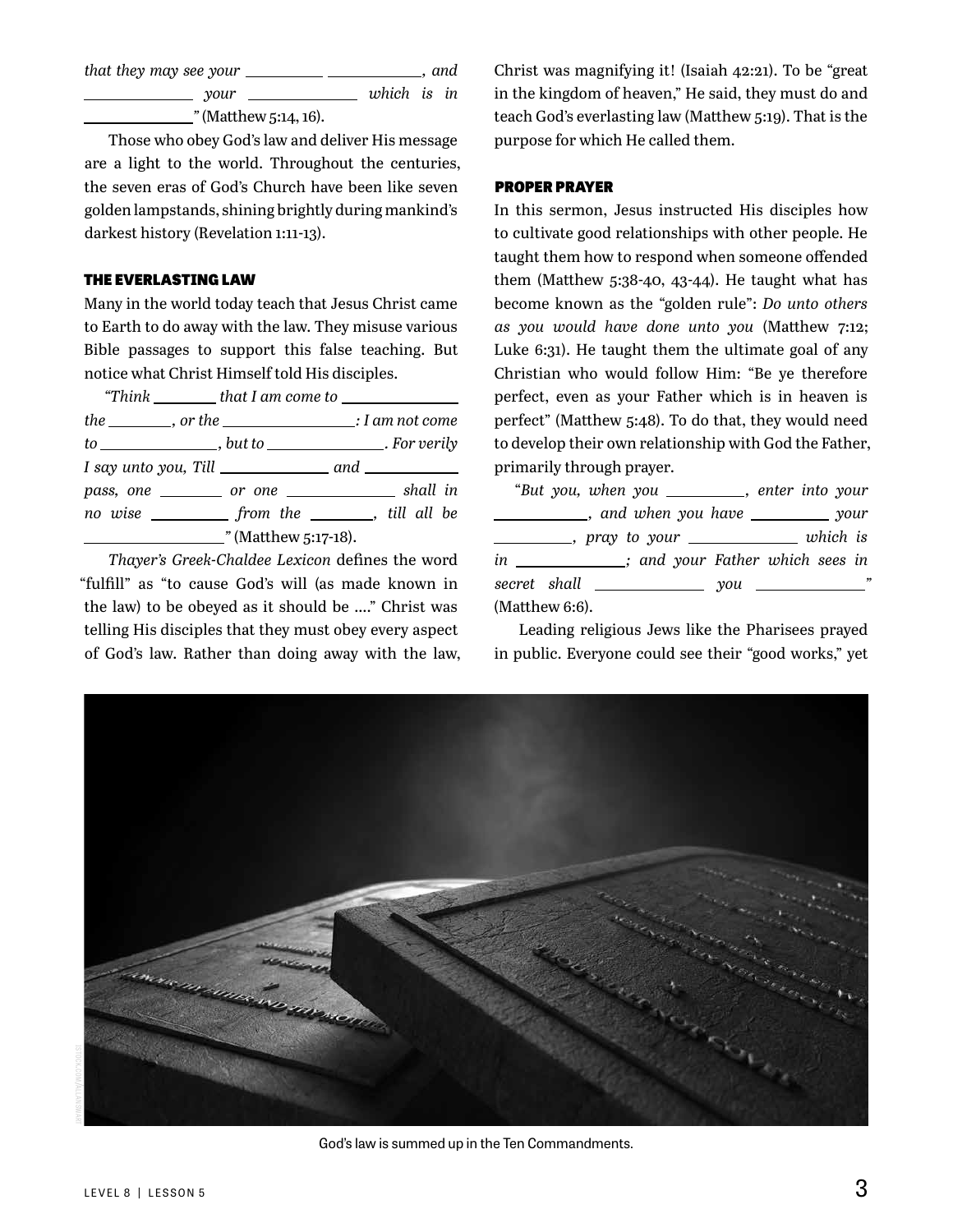

Daily prayer is a fundamental part of the Christian life.

Christ said these people were hypocrites (verse 5). He emphasized to the disciples that what makes prayer important is how it connects us to God, not how other people think of us. That is why He instructed them to pray in private. He also gave them an outline of what types of things to talk to God about. Summarize the seven main parts of this prayer outline (verses 9-13):

1. 2. 3. 4. 5. 6. 7.

God recorded this outline so you too can use it when you pray to God. It helps you think like Christ thought and talk to God about the types of things Christ talked to Him about. Christ tells His disciples not to let their prayers become "vain repetition." Your

prayers should be heartfelt: You are praying to your perfect, loving Father, who is even more real than your physical father.

In His Sermon on the Mount, Christ taught about forgiveness, fasting, complete devotion to God and other subjects. His disciples were learning things that they themselves would later be responsible to teach others.

By the end of His message, the audience had expanded from just His disciples to multitudes of people. These people were interested in hearing Jesus and treated Him respectfully, yet He asked them: *Why do you call me Lord but do not the things I say?* (Luke 6:46). Spiritual growth and strength come not from merely agreeing with what God teaches but actually doing it (verse 47-48).

"And it came to pass, when Jesus had ended these sayings, the people were astonished at his doctrine: For he taught them as one having authority, and not as the scribes" (Matthew 7:28-29). The Jewish nation had many prominent, influential preachers, teachers and political leaders who spoke about the Scriptures. Yet these crowds of everyday people were much more impressed with the message this man was preaching. Jesus Christ was speaking with authority from God the Father.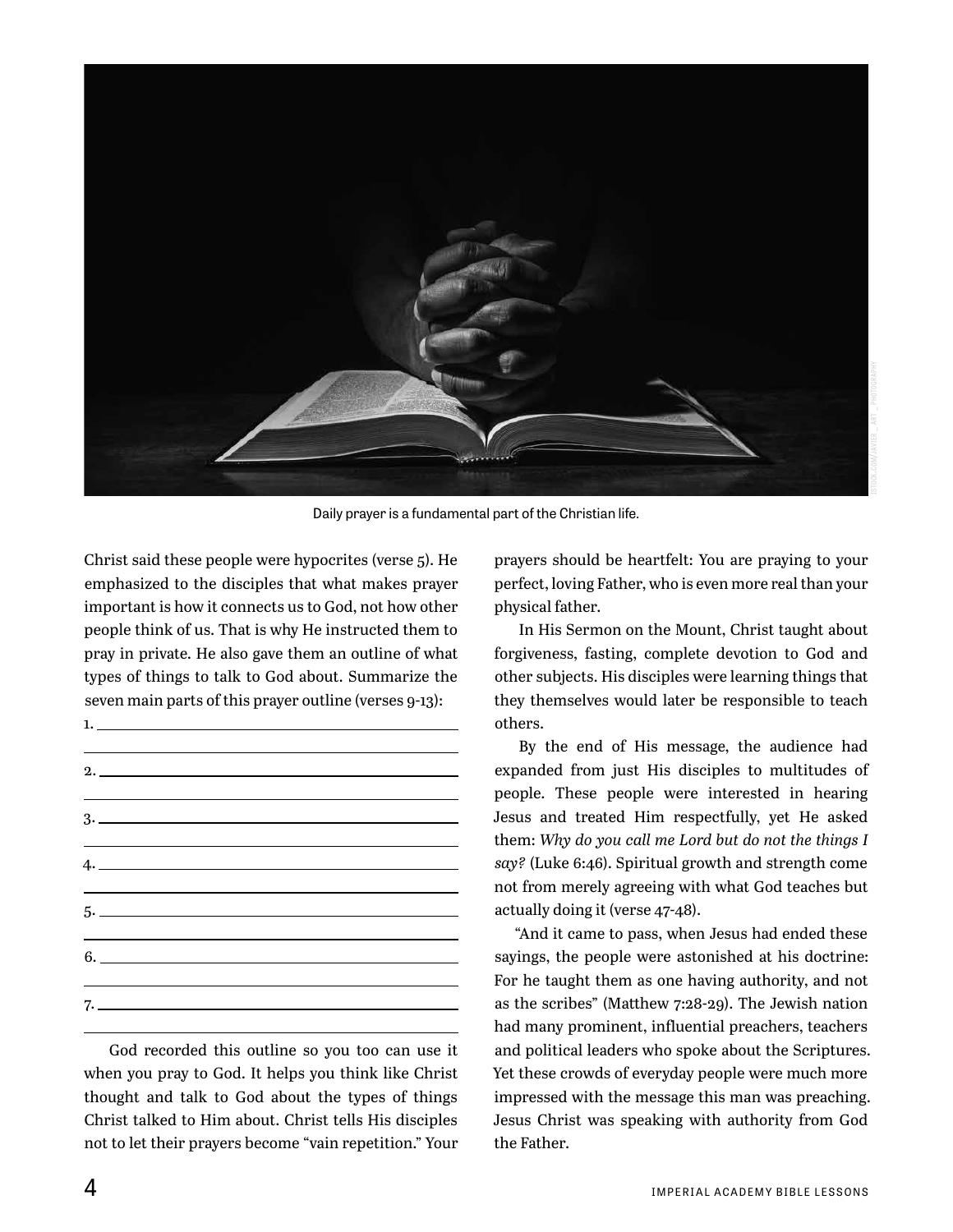#### FRUITS OF FAITH

During His ministry, Christ worked great miracles for those who had faith and believed. In many cases, those miracles involved healing from a physical sickness or disease. One such example demonstrates the spectacular results of *humility* and *faith.*

While in His hometown of Capernaum, four Jewish elders came to Jesus on behalf of a Roman military officer. One of the officer's young servants was extremely ill and about to die. He was like a son to the officer. The man hoped Christ would come and heal him (see Luke 7:2-3).

The elders described various reasons they thought this officer was worthy of Christ's help: He loved the Jewish nation and had built a synagogue for the Jews (verses 4-5). But Christ focused on different qualities.

| "Then Jesus went with them. And when he was now                |  |
|----------------------------------------------------------------|--|
|                                                                |  |
| $\frac{1}{1}$ to him, saying unto him, $\frac{1}{1}$ ,         |  |
| trouble not yourself: for I am not ____________                |  |
| that you should enter _____________ my _________:              |  |
| Wherefore neither thought I myself ______________ to           |  |
| come unto you: but $\_\_\_\_\_\$ in a $\_\_\_\_\_\_\$ , and my |  |
|                                                                |  |

Jesus Christ was impressed by this man's faith and humility. Even though he was a commander in the Roman army with a higher human office than Jesus, this man still regarded Jesus as his *Lord.* He recognized Christ's authority and had complete faith in His ability to heal!

"For I also am a man set under authority, having under me soldiers," the centurion said, "and I say unto one, Go, and he goes; and to another, Come, and he comes; and to my servant, Do this, and he does it" (verse 8). This Roman officer knew that when Christ gives an order, it is carried out.

Christ was moved by this man's faith. He told the elders who were with Him that in all His encounters in Israel, nowhere had He "found so great faith" (verse 9). The centurion then turned back home. He knew at that moment that his much-loved servant had been healed. When his aides returned to the house, there they found the servant to be miraculously healed. This miracle is a spectacular example of the results of humble, bold faith.

Shortly after this astonishing event, Jesus Christ worked another miracle. *He brought a young man back* 

*to life* (verses 11-15). This resurrection to physical life astounded those who saw it, and the news of Jesus's ministry spread across Judea and the surrounding region (verses 16-17).

The news even reached into one of the prisons and the ears of John the Baptist. John sent two of his disciples to observe Jesus's ministry and determine whether He was the Christ. "Are you truly the Christ?" they asked Him. "Or should we look for someone else?"

Right before their eyes, Christ performed several marvelous miracles: healing the sick, casting out demons, and restoring sight to the blind (verse 21). Here is how Christ responded to the disciples of John:

|                                                                                                                                                                                                                                                                                                                                                           |  |  | "Go your way, and tell John what things you |  |  |
|-----------------------------------------------------------------------------------------------------------------------------------------------------------------------------------------------------------------------------------------------------------------------------------------------------------------------------------------------------------|--|--|---------------------------------------------|--|--|
| have _____________ and _____________; how that the                                                                                                                                                                                                                                                                                                        |  |  |                                             |  |  |
|                                                                                                                                                                                                                                                                                                                                                           |  |  |                                             |  |  |
|                                                                                                                                                                                                                                                                                                                                                           |  |  |                                             |  |  |
| $\frac{1}{\sqrt{1-\frac{1}{2}}}\$ , the $\frac{1}{\sqrt{1-\frac{1}{2}}}\$ , to the                                                                                                                                                                                                                                                                        |  |  |                                             |  |  |
| $\frac{1}{2}$ the $\frac{1}{2}$ is $\frac{1}{2}$ is $\frac{1}{2}$ is $\frac{1}{2}$ $\frac{1}{2}$ $\frac{1}{2}$ $\frac{1}{2}$ $\frac{1}{2}$ $\frac{1}{2}$ $\frac{1}{2}$ $\frac{1}{2}$ $\frac{1}{2}$ $\frac{1}{2}$ $\frac{1}{2}$ $\frac{1}{2}$ $\frac{1}{2}$ $\frac{1}{2}$ $\frac{1}{2}$ $\frac{1}{2}$ $\frac{1}{2}$                                        |  |  |                                             |  |  |
| $\lambda$ and $\lambda$ and $\lambda$ and $\lambda$ and $\lambda$ and $\lambda$ and $\lambda$ and $\lambda$ and $\lambda$ and $\lambda$ and $\lambda$ and $\lambda$ and $\lambda$ and $\lambda$ and $\lambda$ and $\lambda$ and $\lambda$ and $\lambda$ and $\lambda$ and $\lambda$ and $\lambda$ and $\lambda$ and $\lambda$ and $\lambda$ and $\lambda$ |  |  |                                             |  |  |

(verse 22).

The *fruits* of Jesus's ministry proved He was the Christ. Inspired by what they had witnessed, the two men began their journey back to report to John. Jesus then turned to those around Him and taught them something important about John the Baptist: He was a type of the Prophet Elijah, and his ministry prepared the way for the prophesied coming of the Christ.

*Write out verse 27 and then Malachi 3:1 to see Jesus Christ used the same language as the Prophet Malachi. Luke 7:27*

*Malachi 3:1*

Christ then said there was no greater prophet than John the Baptist (Luke 7:28). But He added that in the Kingdom of God everyone will be greater than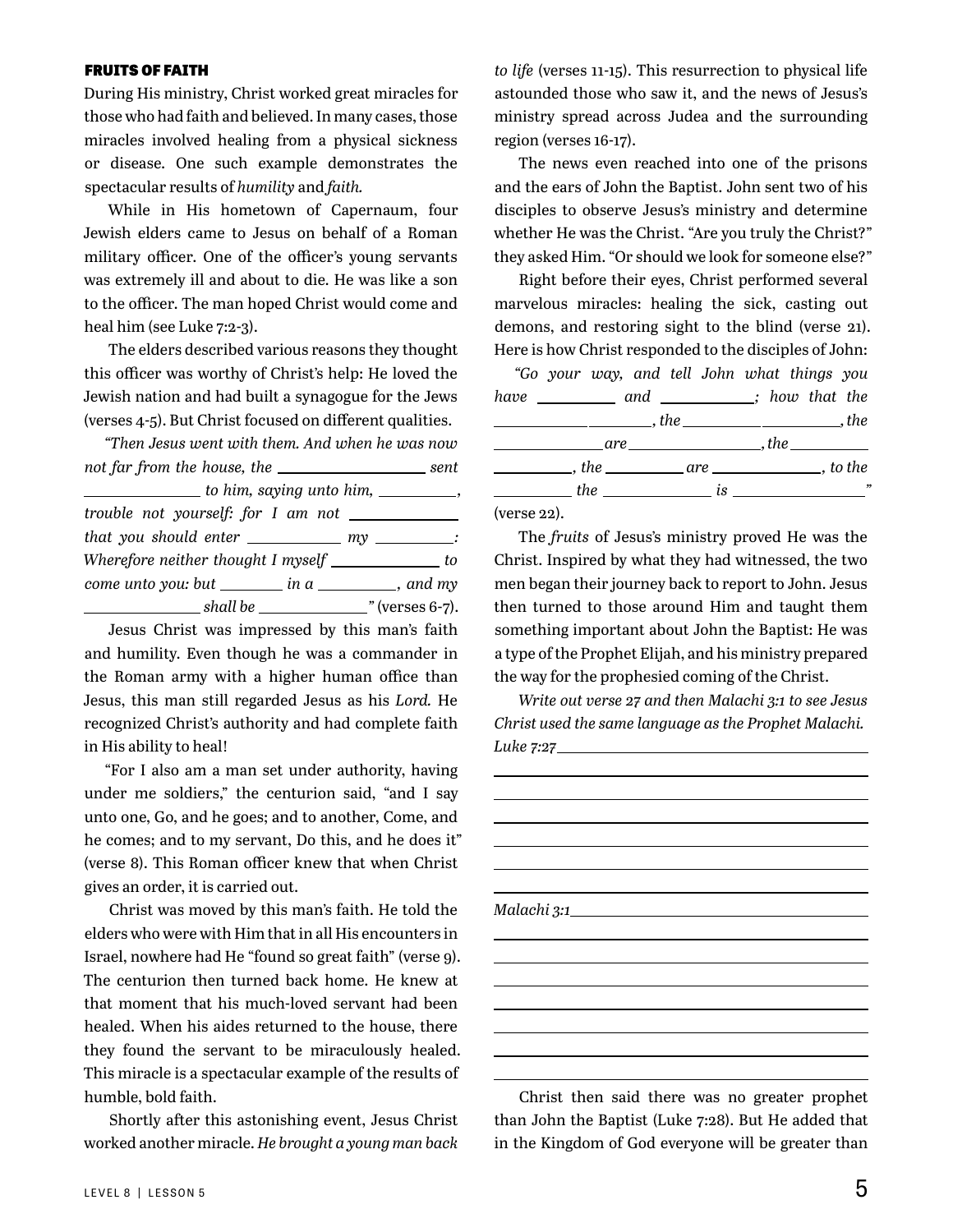John was as a man. He then explained the attitude required to make it into the Kingdom of God: We must be zealous and eager! (Matthew 11:12). Many who were witnessing Christ's ministry lacked this zeal.

#### 'WOE UNTO YOU'

We have studied a few examples of those who responded to Jesus Christ's ministry positively. Yet the vast majority failed to act on what He taught and to truly repent of their sins. Christ delivered strong rebuke against these unfaithful people.

|  | <i>"Woe unto you</i> , _____________________! woe unto |  |  |  |
|--|--------------------------------------------------------|--|--|--|
|  |                                                        |  |  |  |
|  | __, which were done in you, had been done              |  |  |  |
|  | in _____________ and _____________, they would have    |  |  |  |
|  | _____ long ago in _________________                    |  |  |  |
|  | and $\_\_\_\_\$ "(Matthew 11:21).                      |  |  |  |

Christ rebuked the Jews in these cities because they had witnessed Him accomplishing great miracles, yet they did not repent.

Tyre and Sidon were Gentile cities that had not received special attention from God like Israel and Judah had. People in those cities did not see Christ's miracles firsthand. Christ said that if He had performed miracles among those people, they would have repented!

God will judge these Jews for ignoring Christ and for their lack of repentance even more seriously than the Gentiles. This future judgment is represented by the annual holy day called the Last Great Day (see verse 22).

"And you, Capernaum, which are exalted unto heaven, shall be brought down to hell: for if the mighty works, which have been done in you, had been done in Sodom, it would have remained until this day. But I say unto you, That it shall be more tolerable for the land of Sodom in the day of judgment, than for you" (verses 23-24). Jesus was telling them that even the extremely wicked people of Sodom would have repented if they had received the same witness Judah was receiving!

The people in these cities considered themselves wise. Yet they lacked the humility to believe, repent and act on the truth even when it was delivered to them by the very Son of God! Notice what Christ prayed at the end of this encounter.

*"I thank you, O , Lord of* 

|      | and<br><b>Contract Contract Contract Contract</b> | because you |      |
|------|---------------------------------------------------|-------------|------|
| have | these things from the                             |             | and  |
|      | and have                                          |             | them |
| unto | $\cdot$ " (verse 25).                             |             |      |

Human beings cannot determine the truth: God must reveal it to us. He will only help you understand that revelation if you are humble and contrite.

#### A FOOTWASHER'S HUMILITY

God records examples of this crucial humility for us to learn from. That very evening, Christ was invited to dine at the home of Simon, a Pharisee (Luke 7:36-37). As they sat down to eat, a young woman carrying a small container approached Jesus. She dropped down before Him and began washing His feet with her tears and her hair, even kissing them. She then used the precious ointment inside the container to anoint His feet.

This was an act of deep humility and great honor toward Jesus. This woman sincerely recognized that she was a sinner. She desperately wanted to change, and she knew Christ was a man from God.

Simon the Pharisee thought to himself: *If this man were truly a prophet, He would know this woman was a sinner and would stop her from touching Him!*

Jesus Christ, of course, *was* truly a prophet. He perceived what his host was thinking, and spoke to him. "Simon, I have somewhat to say unto you," He said. "There was a certain creditor which had two debtors: the one owed five hundred pence, and the other fifty. And when they had nothing to pay, he frankly forgave them both. Tell me therefore, which of them will love him most?" (verses 40-42).

Simon correctly answered that the man who was forgiven the most debt would love the creditor the most (verse 43). Christ then said: "When I entered your house, you did not give me water to wash my feet. Yet this woman has washed my feet with her tears and hair. You didn't give me a kiss to greet me, but this woman has not stopped kissing my feet since I entered. You didn't anoint my head with oil. This woman anointed my feet with precious ointment." Christ was praising this woman's humble and repentant attitude.

| "Wherefore I say unto you, Her | , which              |
|--------------------------------|----------------------|
| are<br>are,                    | $\therefore$ for she |
| much: but to whom              | is                   |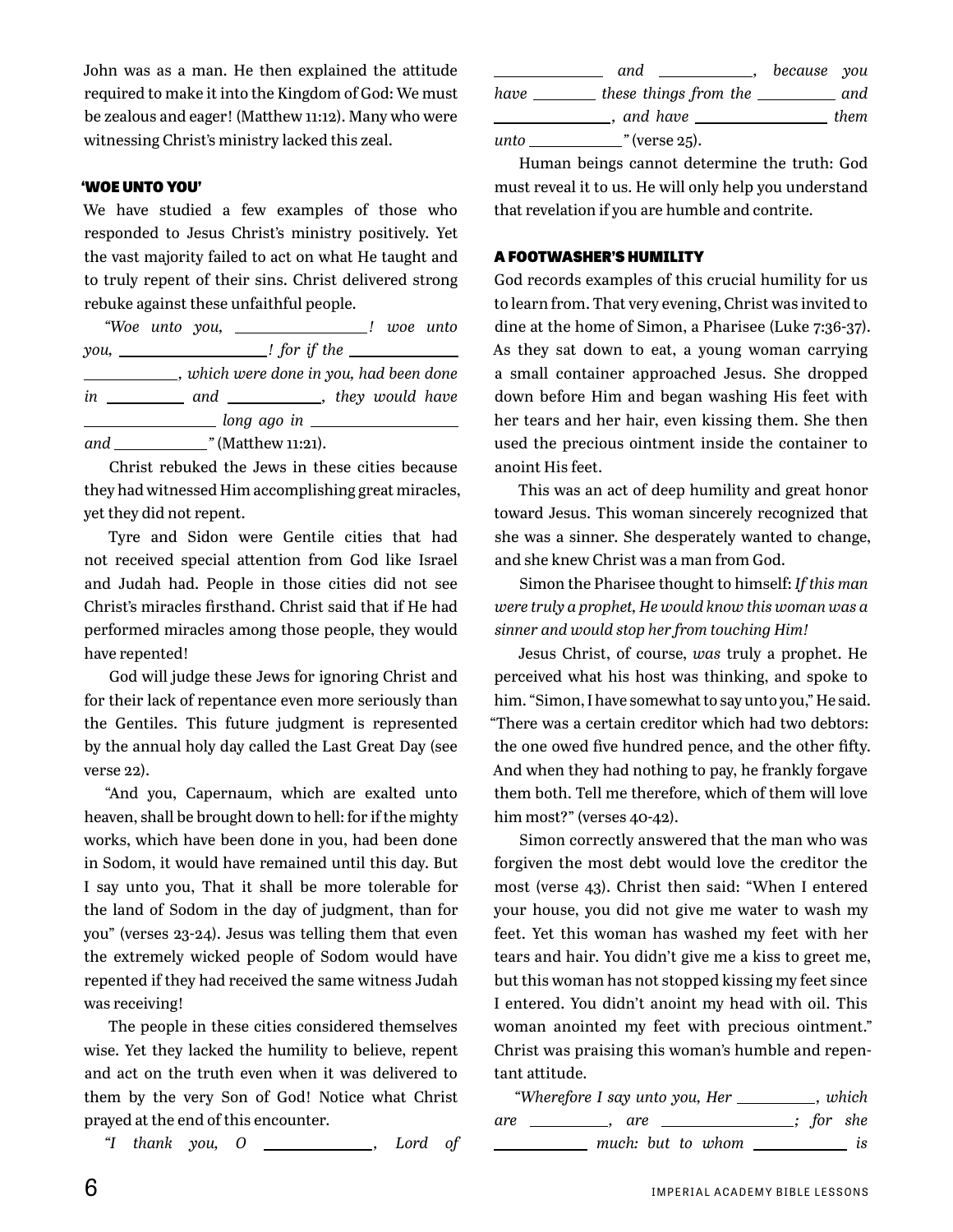*, the same little. And he said unto her, Your are   "*  (verses 47-48).

Those at the meal were stunned that Jesus, who appeared to them to be an ordinary man with extraordinary teachings, would say this woman's sins were forgiven (verse 49). Yet Jesus authoritatively told her, "Your faith has saved you. Go in peace" (verse 50). This woman displayed an attitude of sincere repentance, faith and works—an attitude missing in so many others who witnessed the ministry of Jesus Christ.

#### OPPOSITION AND A SIGN

Shortly after these events, Jesus and the 12 disciples began their second trip through Galilee, traveling through "every city and village, preaching and showing the glad tidings of the kingdom of God …" (Luke 8:1). This hopeful, thrilling message inspired many.

The more people flocked to hear Jesus preach, the more the religious leaders opposed Him. These men held government positions over the other Jews, but they were ruled by the government of the Roman Empire. They feared that if people followed Jesus, the empire would punish them for failing to control the Jews. They actively looked for any possible opportunity to discredit Jesus.



On one occasion Jesus healed a man who had been possessed by demons (Matthew 12:22). A Pharisee in the crowd spoke up and said, "This man casts out demons by the power of Beelzebub! He himself is possessed by a devil." Jesus answered this accusation by exposing a contradiction, and used the opportunity to teach something about the spirit world.

|                                                                         | "How can _____________ cast out ___________? |  |
|-------------------------------------------------------------------------|----------------------------------------------|--|
|                                                                         |                                              |  |
| kingdom ________________________________. And if a house                |                                              |  |
| $be \underline{\hspace{2cm}}$ against $\underline{\hspace{2cm}}$ , that |                                              |  |
| cannot stand. And if ___________ rise                                   |                                              |  |
| $up$ against himself, and be $\_\_$                                     |                                              |  |
|                                                                         |                                              |  |

Christ then explained that His ability to remove people from Satan's control was proof that He was more powerful than Satan (Matthew 12:27).

Christ warned the people and the Pharisees that those who were using their words to oppose God's message were "a generation of vipers," and then said, "[O]ut of the abundance of the heart [or mind] the mouth speaks" (verse 34). He continued, "A good man out of the good treasure of the heart brings forth good things: and an evil man out of the evil treasure brings forth evil things. But I say unto you, That every idle word that men shall speak, they shall give account thereof in the day of judgment. For by your words you shall be justified, and by your words you shall be condemned," Christ said (verses 35-37).

This is a strong warning to each of us. You will give an account for everything you say against a friend, sibling, parent or anyone else you talk about, in public or in private. Whether you speak good or evil is up to you.

Proverbs 23:7 says, "[A]s he thinks in his heart, so is he …." Also, whatever is in your heart is the wellspring of the words you speak. To *speak* good things, you must put good things into your mind and block out evil things.

"Then certain of the scribes and of the Pharisees answered, saying, Master, we would see a sign from you" (Matthew 12:38). They could not disprove His teachings, so now they challenged Him to show them a miracle to prove that He was from God. This was after He had not only preached the truth of the Scriptures with power and authority to masses of people across Jesus Christ instituted foot washing at Passover. the region, but had also, through faith in God the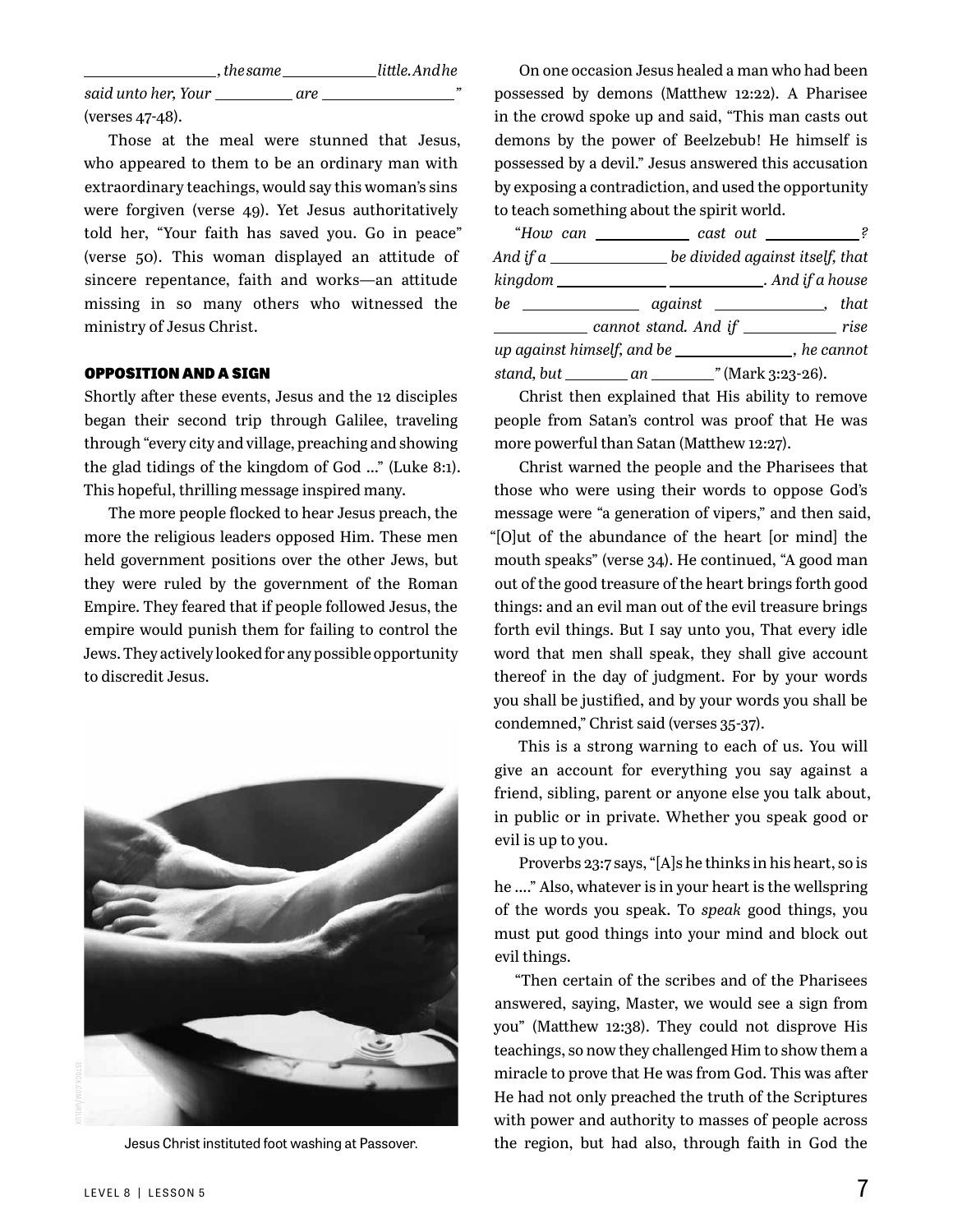Father, cast out demons, healed the sick, and even resurrected the dead! Yet they refused to believe that Jesus was the Christ.

Christ sternly corrected these confrontational people for seeking after a sign, calling them "an evil and adulterous generation" (verse 39). He then gave them the only sign He ever gave to prove that He was the Messiah: "As Jonah was three days and three nights in the belly of the whale," He said, "so shall the Son of man be three days and three nights in the grave" (verse 40). Christ was prophesying that He would die, remain dead "in the heart of the earth" for *three days and three nights,* and then be resurrected!

This is a miraculous sign that Jesus of Nazareth was the Christ, the Messiah, the Son of God. Yet when it came, even His own disciples forgot it or failed to understand it. Today, the vast majority of those who consider themselves Christian do not accept this sign: They believe He died on a Friday evening and was resurrected on a Sunday morning, a mere *two nights* and *one day* later!

#### SPIRITUAL FAMILY

Jesus then delivered a God Family message. His mother and brothers were standing away from the crowd, hoping to get His attention. When He was told that His family was looking for Him, He responded by gesturing toward his disciples and said, "Behold my mother and my brothers!" He then explained, "For whosoever shall do the will of my Father which is in heaven, the same is my brother, and sister, and mother" (Matthew 12:46-50).

What an inspiring statement! Jesus was not disrespecting His physical family; He was delivering a message about His spiritual family. Human beings are made in the image of God (Genesis 1:26), and those who do the Father's will are part of His Family. In fact, those who are led by God's Spirit and do God's Work are *literally* the sons of God! (Romans 8:14). That is the wonderful vision Jesus Christ delivered to those people in Galilee that day, which God recorded for everyone to see—and for those, like you, whom He is working with to truly understand.

Even if you are an only child, if you are doing God's will, you have many brothers and sisters in the Church. The members in your congregation are your spiritual family! That is how God views it—and it should become more and more real to you!

#### PARABLE OF THE SOWER

"The same day went Jesus out of the house, and sat by the sea side. And great multitudes were gathered together unto him, so that he went into a ship, and sat; and the whole multitude stood on the shore. And he spake many things unto them in parables …" (Matthew 13:1-3). Jesus Christ often spoke to the crowds using stories and metaphors. Why? Most people think it was to make His message understandable to the multitudes. But when His disciples asked Him the reason, He answered, "Because it is given *unto you* to know the mysteries of the kingdom of heaven, *but to them it is not given"* (verses 10-11).

Those parables actually *hid* the true meaning of God's truth from most people! Christ kept the full understanding from the multitudes because, as their behavior showed throughout His ministry, it was not yet time for them to be called. Had the meaning been plain, all those who heard Christ speak would be held accountable for what they were being taught. Christ reserved the true meaning of the parables for His disciples, who had the Holy Spirit working with them and would later have it within them.

In His "parable of the sower" (verses 3-9), Jesus Christ illustrated this fact. Some of the sower's seeds fell by the wayside, never established roots, and were devoured by birds. Others fell on stone and sprouted briefly, but then withered under the sun. Some grew fell among thorns, which grew and choked the seeds. Only one group of seeds fell on good ground and grew into productive, fruitful plants.

Most people did not understand this parable. But Christ decoded it for His disciples: It was a metaphor to illustrate what happens to different people who hear God's message.

"Hear ye therefore the parable of the sower," He said. "When any one hears the word of the kingdom, and understands it not, then comes the wicked one, and catches away that which was sown in his heart. This is he which received seed by the way side" (verses 18-19). These are the people who have heard God's message from the Bible and from His messengers and His Church (for example, books and television programs by Mr. Armstrong and Mr. Flurry). They don't understand or believe the message, Satan swiftly takes it from them, and they move on to other things.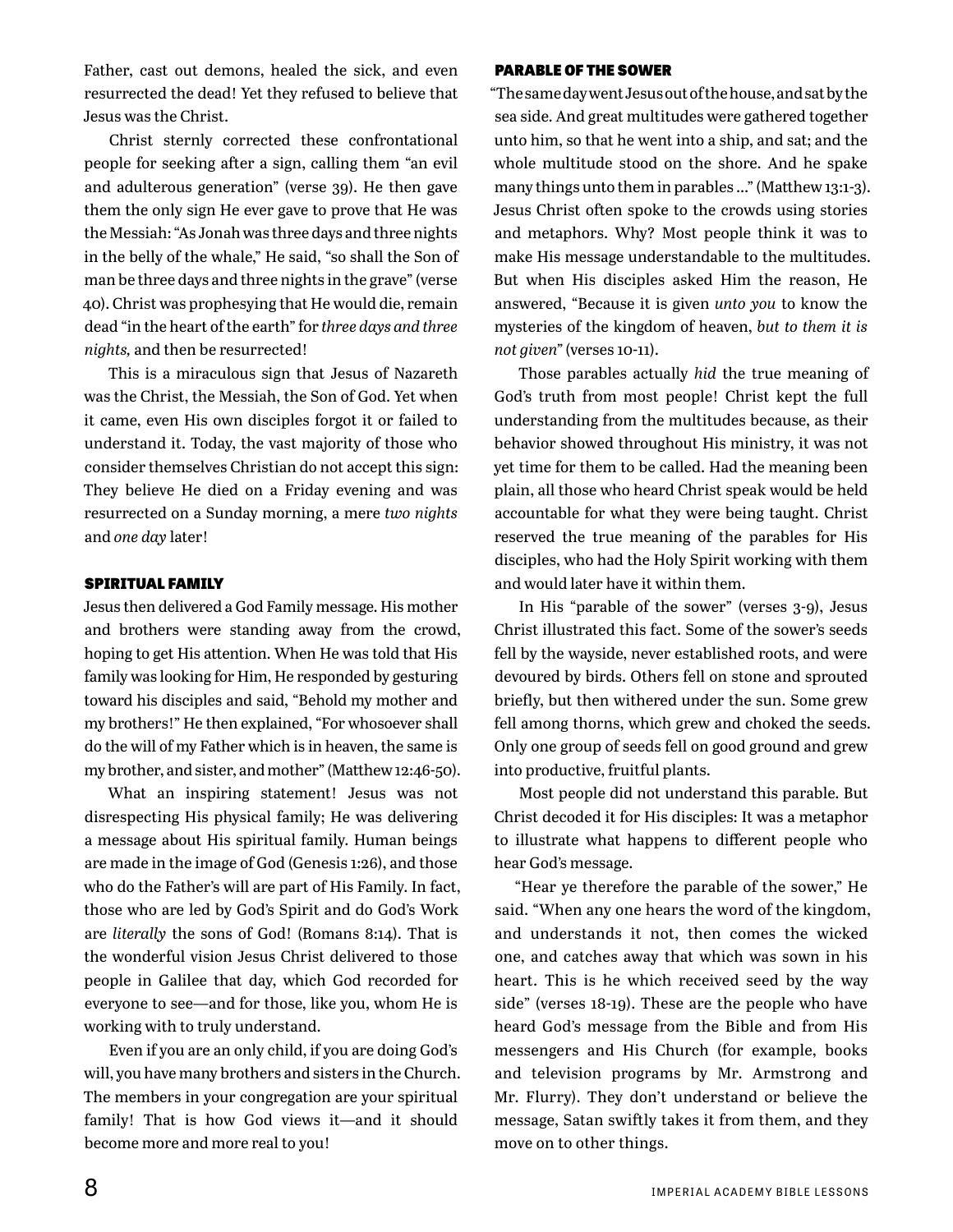

The parable of the sower illustrates what happens to different people who hear God's message.

"But he that received the seed into stony places, the same is he that hears the word, and anon with joy receives it; Yet has he not root in himself, but endures for a while: for when tribulation or persecution arises because of the word, by and by he is offended" (verses 20-21). This group has initial excitement about God's message, but their roots are shallow. Temptation, trials and persecution cause them to wither.

"He also that received seed among the thorns is he that hears the word; and the care of this world, and the deceitfulness of riches, choke the word, and he becomes unfruitful" (verse 22). These individuals are moved by the truth. They establish roots. But then they follow the "deceitfulness of riches" and other worldly priorities rather than dedicating their lives to God (Mark 4:19), and so they produce no spiritual fruit.

God is working in your life. The seed is sown. Whether it thrives depends on the choices you make. Keep your mind on the things above (Colossians 3:1) and be "grounded and settled" in God's truth (Colossians 1:23), so that seed will develop

deep roots in "good ground." Then God will produce amazing fruit in your life—for you, for your family, for those around you, and for God and His Work!

That same day, Christ delivered to that crowd at the Sea of Galilee five more parables: a lamp hid under a bushel (Mark 4:21-23), a seed growing of itself (verse 26-29), a field of wheat and tares (Matthew 13:24-30), the growth of a mustard seed (verses 31-32), and the expansion of leaven (verse 33).

"All these things spoke Jesus unto the multitude in parables; and without a parable spake he not unto them: That it might be fulfilled which was spoken by the prophet, saying, I will open my mouth in parables; I will utter things which have been kept secret from the foundation of the world" (verses 34-35).

Read verses 36-53 for more parables Christ delivered exclusively to His disciples.

#### CALMING A STORM

Jesus and His disciples then sailed across the Sea of Galilee. As they crossed this large lake, Jesus fell asleep.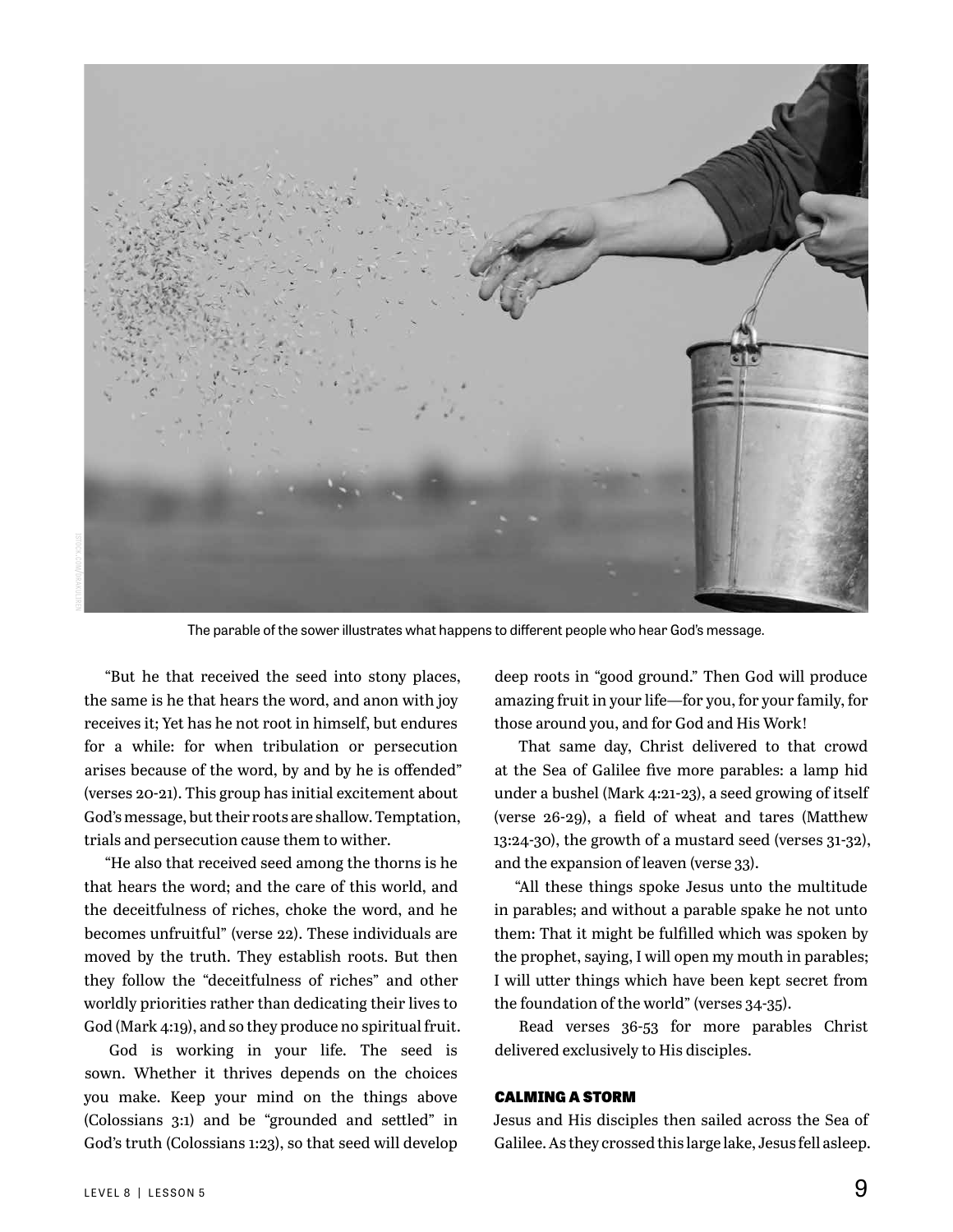

Jesus Christ calmed a storm on the Sea of Galilee.

An unusually violent storm arose, creating huge waves (Luke 8:23). Water pounded against the boat and over it. Though some of the disciples were experienced fishermen, as water began to fill the boat, they feared they would sink and drown.

"Master!" one of the men shouted, awakening Christ. "We are about to die!"

Jesus rose up and "rebuked the wind, and said unto the sea, Peace, be still. And the wind ceased, and there was a great calm" (Mark 4:39). The winds and sea obeyed Jesus Christ's command!

"Why are you so fearful?" He asked the disciples. "Where is your faith?" (verse 40).

The disciples believed that Jesus was from God and that He was the Christ. Still they were stunned by the power of this incredible miracle. "What manner of man is this?" they asked. "He commands even the winds and water, and they obey Him." They were only beginning to realize that this ordinary-looking man with extraordinary faith in God to perform extraordinary miracles was actually a God Being who had come in the flesh. He was the Word—the Being

through whom God created the universe, the Earth, storms, lakes and everything else!

After reaching shore, Christ was approached by two men possessed by demons. The demons knew that Christ was capable of freeing these men from their hold. "So the devils besought him, saying, If you cast us out, suffer us to go away into the herd of swine" that was grazing off in the distance (Matthew 8:31).

Christ simply ordered: "Go." The demons obeyed, leaving the men and entering the swine. The possessed pigs charged down the steep hills and drowned in the water below.

This upset the townspeople. Rather than being grateful to have a man with the power to cast out demons from their presence, they told Christ and the disciples to "depart out of their coasts" (verse 34).

Back in Capernaum, Christ performed still more miracles. The daughter of Jarius, leader of the local synagogue, had *died.* Yet Christ told the mourning family, "She's not dead, but asleep" (Mark 5:39). When He held the young girl's hand and told her to awake, she immediately was resurrected from the dead by the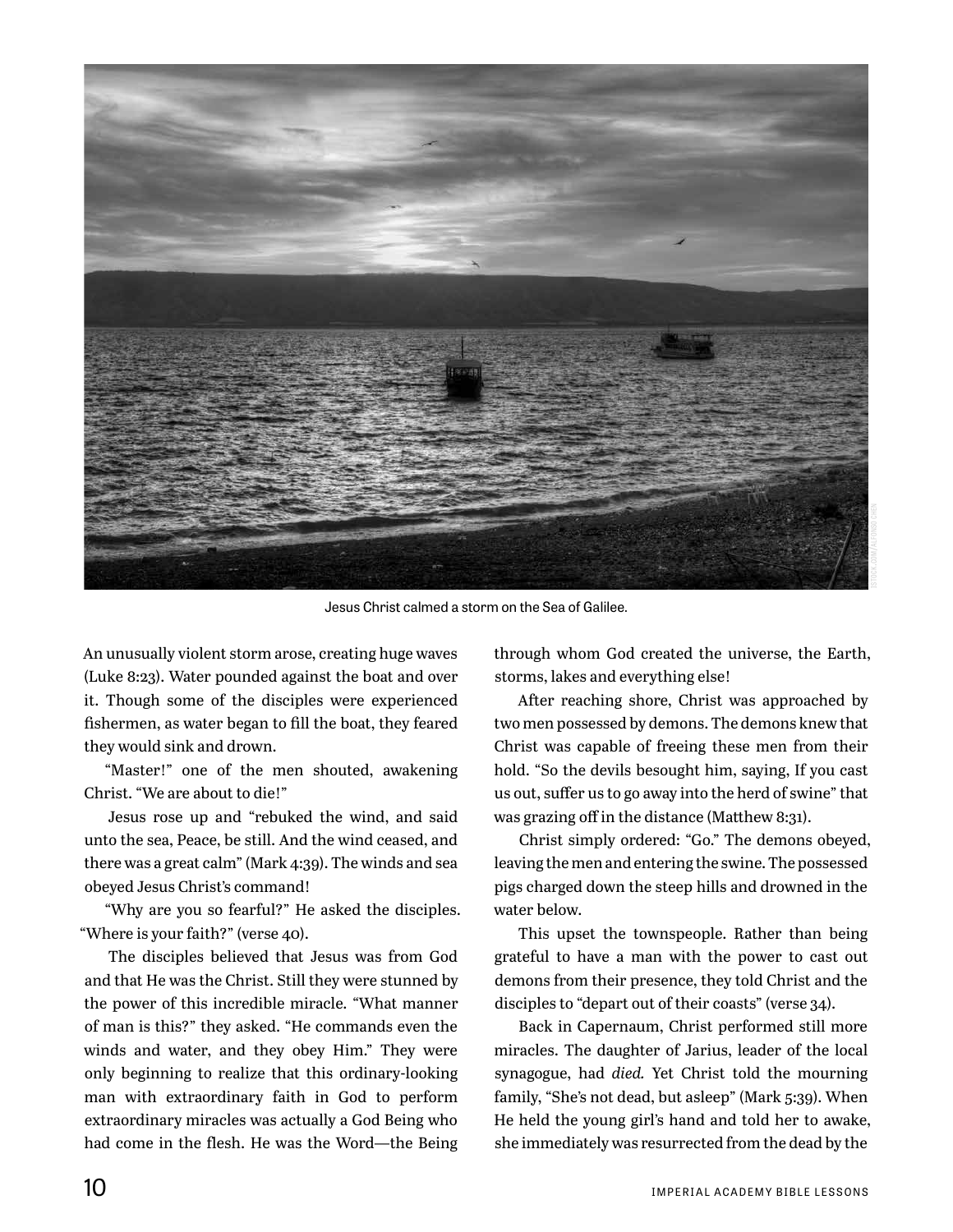power of God! This stunned her family and brought them indescribable joy!

Another woman had suffered a blood-related disease for 12 years, yet she had faith that simply touching Jesus's garment would make her whole. She too was instantly healed.

#### REJECTED IN HIS OWN COUNTRY

Jesus Christ was performing great works for the people of Judah. His ministry was becoming increasingly popular. Returning home to Nazareth, He delivered a powerful sermon in the local synagogue.

However, the people of His hometown couldn't believe that "the carpenter, the son of Mary" could do such great things (Mark 6:3). Even His family members did not support His ministry, and His own sisters were offended by His teaching! After His death and resurrection, however, they would understand, repent and go on to do great things for the Church of God.

Christ was not surprised by the lack of support His neighbors and family offered His ministry. He told the disciples, "A prophet is not without honour, save in his own country, and in his own house" (Matthew 13:57). Because of their lack of belief, Christ did not perform the miracles there that He would have if they had responded to His message with repentance, faith and obedience (verse 58).

#### SENDING FORTH THE DISCIPLES

Now Jesus Christ's work entered a new phase. As He traveled the region, He was moved with compassion by the multitudes of people in desperate need of help. They were "as sheep having no shepherd" (Matthew 9:36).

"The harvest truly is plenteous, but the laborers are few," He told His disciples. "Pray you therefore the Lord of the harvest, that he will send forth laborers into his harvest" (verses 37-38). There was much work to be done, and Jesus Christ needed help to complete all that God had commissioned of Him during His earthly ministry.

To aid Him in reaching the masses, Christ gave the disciples authority to heal people and cast out demons in His name. He commanded them to visit the lost 10 tribes of Israel and preach the good news of the coming Kingdom of God! (Matthew 10:6-7). He also forbade them from preaching to the Gentiles. This

task would be given to another apostle in the firstcentury Church.

Christ warned His disciples that they would surely face opposition, but God would always be right there with them, supplying them the words to speak and the power necessary to fulfill their commission (verses 19-20).

Before sending them on their way, Christ taught them an important principle: "[F]reely you have received, freely give" (verse 8). Christ was reminding them that they received God's truth at no cost! Likewise, they must deliver God's truth without exchanging it for physical valuables (verse 9). God's Church today still follows this principle by giving away freely everything it broadcasts and publishes. This is rare, if not totally unique in comparison to all other churches. But because it is God's true Church and it is fulfilling His commission to prophesy again, God provides the necessary spiritual and physical resources, just as He did with the disciples.

Much like at the time of Christ in A.D. 29, God's true Church needs laborers to accomplish His Work. As Christ said, *the harvest truly is plenteous, but the laborers are few.* God needs young people eager to serve His Work and make a difference. Develop your talents today, make the most of the opportunities you are given, and take advantage of the many programs God offers His youth so you too can help God's Work! God is eager to see what the future holds for you—and what *you* will contribute to the spectacular plans He has in store!